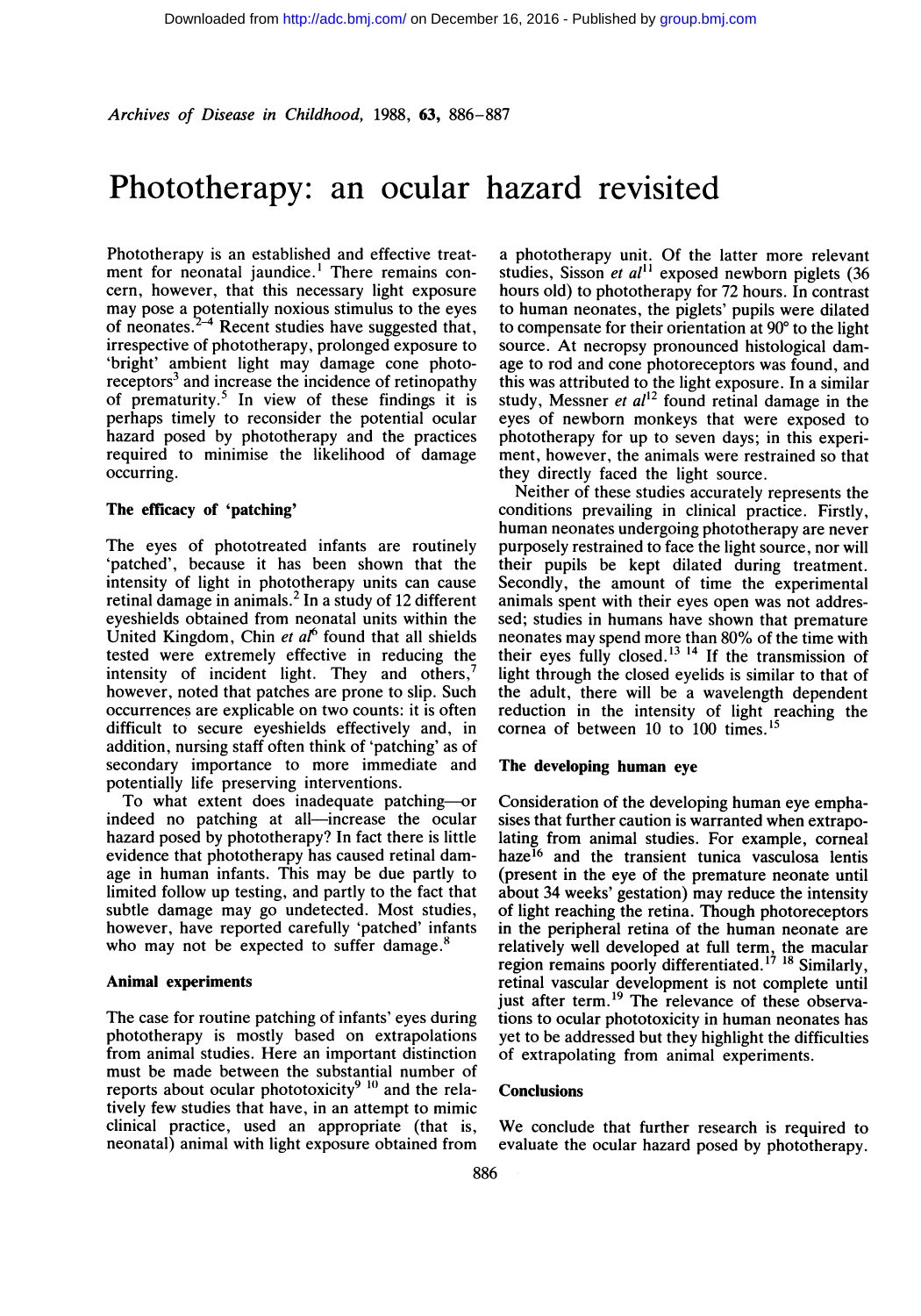Firstly, future animal studies should be designed in such a manner as to ensure that the conditions prevalent in clinical practice are appropriately simulated. Secondly, estimates of typical exposures of the retina received by infants during phototherapy are currently unavailable and would be of great benefit in evaluating the potential hazard. To this end we are attempting to measure both the environmental (for example, the intensity and duration of light exposure) and biological (for example, eyelid opening, pupil size, transmittance of the eyelids, and optic media) factors that influence retinal exposure during phototherapy. It is hoped that such data can be related to known photobiological dose response associations obtained from in vivo and in vitro laboratory studies.

Should phototherapy be found to pose an important ocular hazard then the use of eyeshields needs to be afforded the appropriate clinical priority. If it is not, then the economics of 'patching' and its unknown effects on visual development may not justify the continuation of the practice.

Dr Moseley is supported by the Wellcome Trust.

#### References

- <sup>1</sup> Cashore WJ, Stern L. The management of hyperbilirubinemia. In: Zipursky A, ed. Clinics in perinatology. Philadelphia: WB Saunders, 1984.
- <sup>2</sup> Dobson V. Phototherapy and retinal damage. Invest Ophthalmol 1976;15:595-8.
- Abramov I, Hainline L, Lemerise E, Brown AK. Changes in visual functions of children exposed as infants to prolonged illumination. J Am Optom Assoc 1985;56:614-9.
- <sup>4</sup> Wolke D. Environmental neonatology. Arch Dis Child 1987;62: 987-8.
- 5Glass P, Avery GB, Siva Subramanian KN, Keys MP, Sostek AM, Friendly DS. Effect of bright light in the hospital nursery on the incidence of retinopathy of prematurity. N Engl J Med 1985;313:401-4.

### Phototherapy: an ocular hazard revisited 887

- <sup>6</sup> Chin KC, Moseley MJ, Bayliss SC. Light transmission of phototherapy eyeshields. Arch Dis Child 1987;62:970-1.
- Patz A, Souri EN. Phototherapy and other ocular risks to the
- newborn. The Sight-Saving Review 1972;42:29–33.<br><sup>8</sup> Moseley MJ, Fielder AR. Light toxicity and the neonatal eye. Clinical Vision Sciences 1988 (in press).
- Lanum J. The damaging effects of light on the retina, empirical findings, theoretical and practical implications. Surv Ophthalmol 1978;22:221-49.
- <sup>10</sup> Lerman S. Ocular phototoxicity. In: Davidson SI, Fraunfelder FT, eds. Recent advances in ophthalmology. Edinburgh: Churchill Livingstone, 1985.
- Sisson TRC, Glauser SC, Glauser EM, Tasman W, Kuwabara T. Retinal changes produced by phototherapy. J Pediatr 1970;77:221-7.
- <sup>12</sup> Messner KH, Maisels MJ, Leure-DuPree AE. Phototoxicity to the newborn primate retina. Invest Ophthalmol Vis Sci 1978;17: 178-82.
- <sup>13</sup> Berman J, Hutchins R, Gold S, Peli E, Lindsey P. Measurement of light exposure in infants at high risk for developing retinopathy of prematurity. Invest Ophthalmol Vis Sci 1987;28 (suppl): 119.
- <sup>14</sup> Moseley MJ, Thompson JR, Levene MI, Fielder AR. Effects of nursery illumination on frequency of eyelid opening and state in preterm neonates. Early Hum Dev <sup>1988</sup> (in press).
- <sup>15</sup> Moseley MJ, Fielder AR. Light transmission through the human eyelid: in vivo measurement. Ophthalmic Physiol Opt 1988 (in press)
- <sup>16</sup> Hittner HM, Hirsch NJ, Rudolph AJ. Assessment of gestational age by examination of the anterior vascular capsule of the lens. J Pediatr 1977;91:455-8.
- Abramov I, Gordon J, Hendrickson A, Hainline L, Dobson V, LaBossiere E. The retina of the newborn human infant. Science 1982;217:265-7.
- <sup>18</sup> Yuodelis C, Hendrickson A. A qualitative and quantitative analysis of the human fovea during development. Vision Res 1986;26:847-55.
- <sup>19</sup> Ashton N. Retinal angiogenesis in the human embryo. Br Med Bull 1970;26:103-6.

M <sup>J</sup> MOSELEY and A R FIELDER Department of Ophthalmology, University of Leicester, Clinical Sciences Building, PO Box 65, Leicester Royal Infirmary, Leicester LE2 7LX